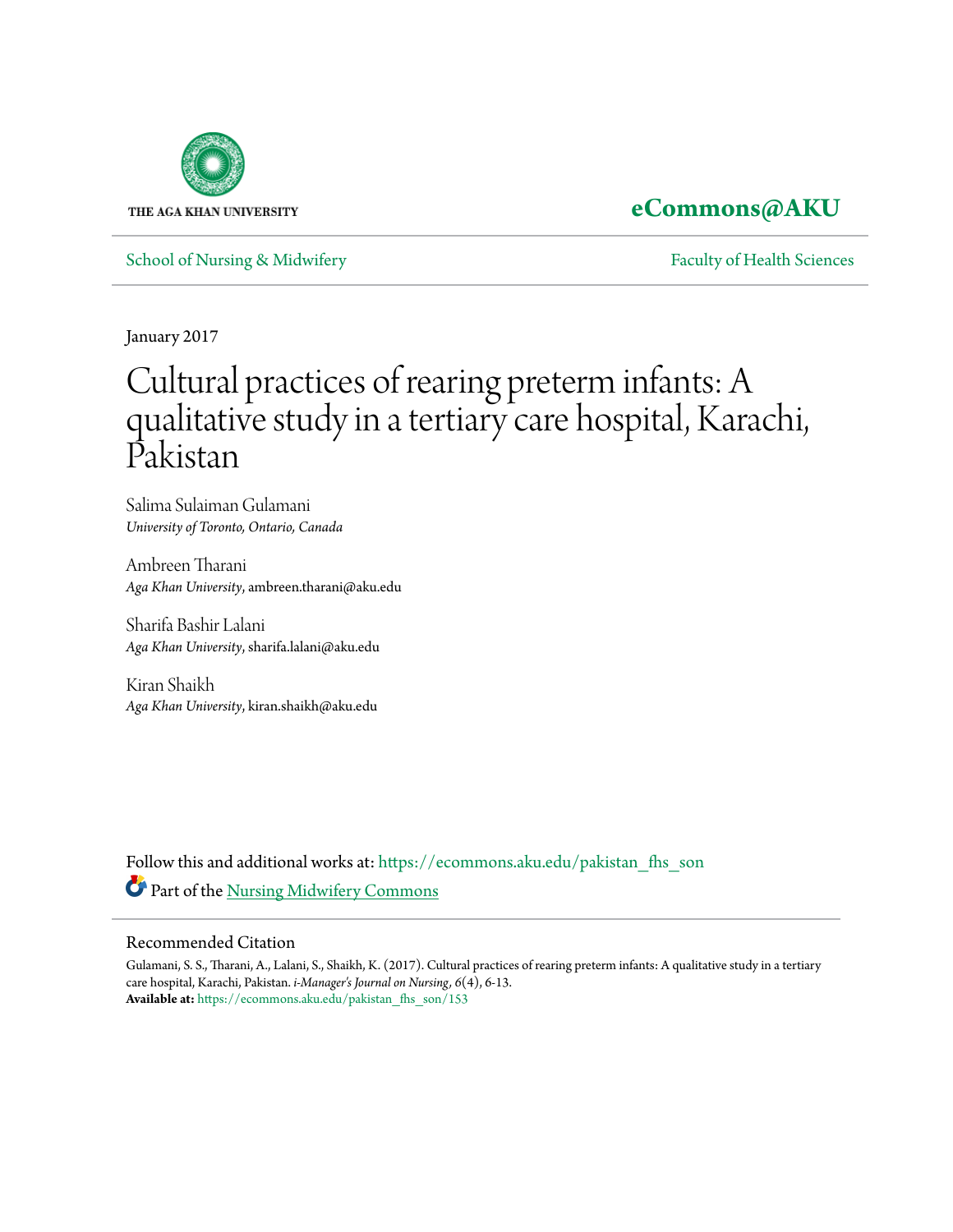# CULTURAL PRACTICES OF REARING PRETERM INFANTS: A QUALITATIVE STUDY IN A TERTIARY CARE HOSPITAL, KARACHI, PAKISTAN

By

SHARIFA LALANI \*\*\*

SALIMA SULAIMAN \* AMBREEN THARANI \*\* SHARIFA LALANI \*\*\* KIRAN SHAIKH \*\*\*\*

*\* Research Scholar, University of Toronto, Ontario, Canada. \*\*-\*\*\*\* Assistant Professor, Aga Khan University, School of Nursing and Midwifery, Karachi Pakistan.*

*Data Received: 19/11/2016 Data Revised: 16/1/2017 Data Accepted : 21/02/2017*

### *ABSTRACT*

*The research work explores the cultural practices of feeding and hygiene of preterm infants in the Pakistani context. A Qualitative descriptive-exploratory design has been used. Purposive sampling was utilized to recruit 17 mothers, who met inclusion criteria from a largest government tertiary care hospital in Karachi, Pakistan. The semi-structured interview was used to collect the data, which lasted for approximately 45-60 minutes. Thematic analysis was conducted to analyze the key findings of the study. Welcoming newborn with 'honey' and herbal remedies were reported as a common ritual among mothers. Findings revealed differences in the time period of initial bath given to the preterm,*  ranges from 3 days to 1 month. These custom variations of rearing preterm have its own meaning in the prescribed *culture; however, these customs are the insights to explore more on its effects on infants' health. This study provides useful insights into several practices of cultures, which serve as the determinants of infants' nutrition and health status. It provides an insight to the health care professionals to provide quality care to preterm infants.*

*Keywords: Feeding, Hygiene, Preterm, Qualitative.*

#### **INTRODUCTION**

A cultural practice is an important aspect that needs to be considered by health care providers in order to deliver quality maternal and child health care services. Studies have shown the association between cultural practices, its belief and norms and family behaviors that influence attaining maternal and child health care (Ali & Howden-Chapman, 2007; Owoo & Lambon-Quayefio, 2013). Importantly cultural practices would have an effect on the utilization of advanced health care practices which would not be utilized by families to make proper decisions. Many cultural norms are inherited in the family without knowing its significance or harmful effects on infants and mothers. For example, Taiwanese mothers are abide to follow several cultural rituals on their preterm infants imposed on them during the postnatal period (Lee, et al., 2009). Similarly, living with extended family has a greater influence on practicing cultural norms religiously. For instance, Latino mothers preferred to live in or near the home of their own parents to receive advice on preterm baby care from family members. Also, these mothers often seek help from family members in child care (Neu & Robinson, 2008). Though the culture is considered as a significant contributor towards infants feeding and rearing practices, scarce researches are available to understand these diversifications. The most vulnerable from cultural practices are the preterm infants.

Preterm infants are the most vulnerable population. Preterm infant is defined as birth before completion of 37 weeks of gestation (World Health Organization, 2014). Each year around 15 million babies are born preterm and their survival chances vary dramatically around the world (Blencowe, et al., 2012). All resource regions: high, middle, and low report varying degrees of preterm birth rates (Beck, et al., 2009), ranging from 5% in developed countries to 25% in developing countries (Goldenberg, et al., 2008). The estimated global preterm birth is 9.6% (Beck, et al., 2009). The rate of preterm birth in Pakistan is 15.7% (Lawn, et al., 2010). Preterm infants are at higher risk of adverse health outcomes than healthy, full term infants (Kair, et al.,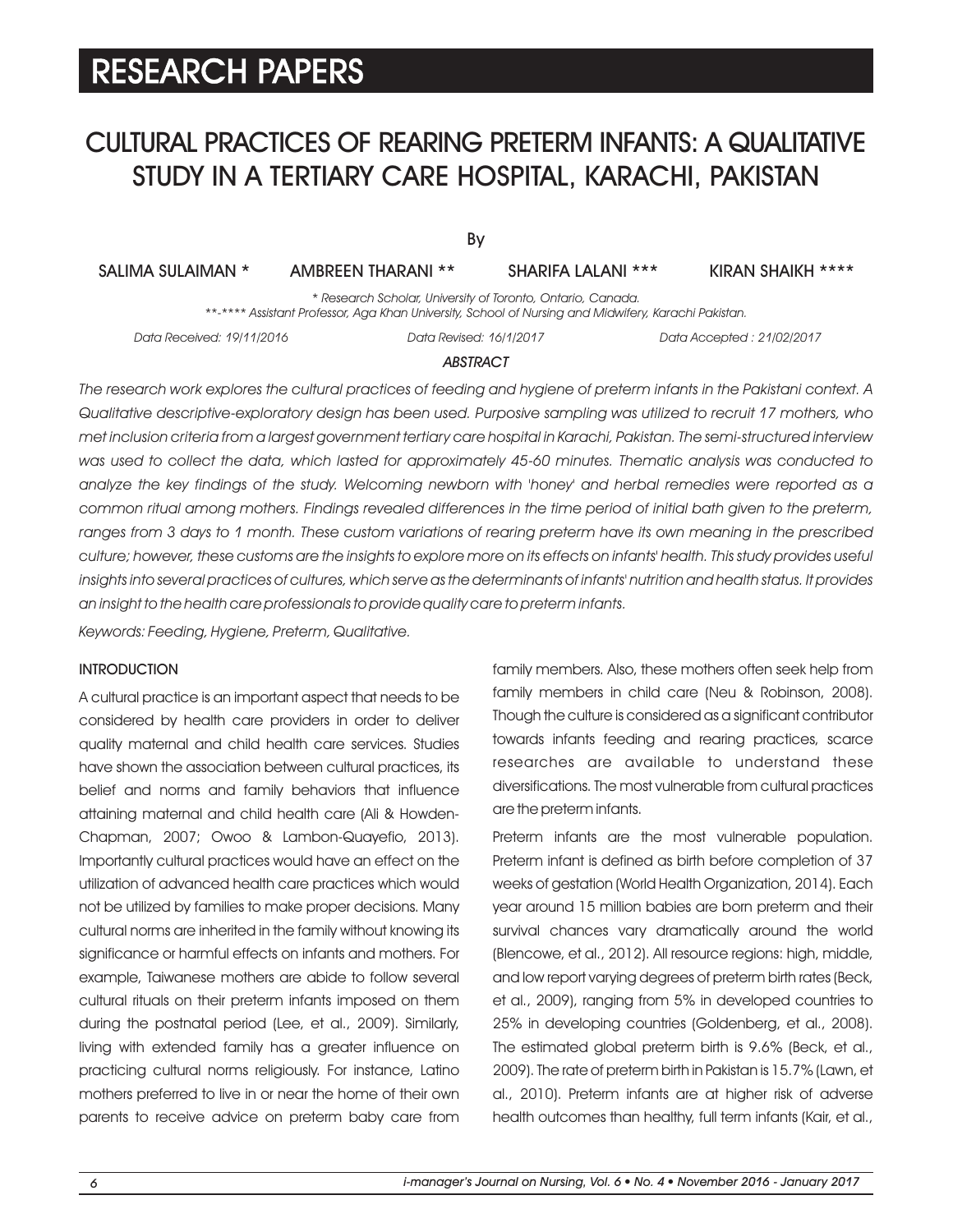2015). Preterm infants are high risk of experiencing respiratory distress, hypoglycemia, temperature instability, and feeding difficulties than term infants (Engle, et al., 2007; Kramer, et al., 2000; Natalie, et al., 2014; Vohr, 2013). Therefore, cultural based practices and norms contribute significantly in the prevention and treatment of these associated health risks.

Breastfeeding has many health benefits for preterm infants like decreased infection and allergies (American Academy of Pediatrics, 2012). Preterm infants benefit more from breastfeeding than term infants. It is fundamental for infant's survival, growth, and development (Joseph, et al., 2013). WHO recommends exclusive breastfeeding of all infants until 6 months (WHO, 2014). In spite of all efforts, deployed as information, education, or training campaigns to promote mothers milk for the infants, the prevalence of exclusive breastfeeding is low (Li, et al., 2005). The probable reason could be that the psychosocial and cultural barriers exist to early breastfeeding (Garg, et al., 2010). According to (World Health Organization, 2014) non-exclusive breastfeeding includes prelacteal feeding is an important cause of infant morbidities. Also, there are other contributing factors for infection like improper and inadequate weaning foods and unhygienic feeding practices like bottle feeding.

Apart from feeding practices, there are certain other rearing practices which also influence the health of preterm infants and are widely prevalent among families and communities. These are oil massaging the baby, application of oil into eyes and ears, burping the baby, application of black carbon into the eyes, trimming of nails (Joseph, et al., 2013). Familiarity with these rearing practices is of considerable significance to a health worker serving the community. Specifically, in immigrant population, knowledge of cultural practices help health providers to provide efficient and accepted care to their client. (Steinman, et al., 2010) explored the feeding beliefs of Somali immigrants and identified the practice of discarding colostrum, as it is believed that it makes baby sick. Therefore, for promotion of infant health, the health care providers must identify the beneficial innocuous and harmful rearing practices. Also, it is important to explore the practices in preterm infant care before initiating any intervention plan. However, to date, no literature is available which appraises the cultural practices of rearing a preterm infant in Pakistani culture. Pakistan is a home country of several ethnic groups (e.g., Punjabi, Sindhi, Baloch, Pushton, etc.). This diverse cultural composition is depicted in every aspect of their lives and is most likely to vary in their preterm infant rearing practices. Thus, the purpose of the study was to explore the rearing practices of preterm infant in the Pakistani context. However, the present paper will describe the feeding and hygienic practices performed by Pakistani mothers that could impact on health status of preterm.

#### Aims of the Study

The aims of the study is to explore, a) the early parental experiences of mothers following the birth of preterm infant, b) the challenges of a mother in the early period following the birth of preterm infant, and c) the common cultural practices in the early period following the birth of the preterm infant.

#### Objectives for the study

- To explore the experiences of mothers in the early · period following the birth of a preterm infant.
- To examine, the challenges of mothers in the early · period following the birth of the preterm infant.
- To investigate, the common cultural practices of · rearing a preterm infant in the early period.

#### Research Methods

#### *Study Design*

The study utilized the qualitative descriptive-exploratory design (Brink, 1998) to explore the early parental experiences, cultural practices, and challenges of mothers having a preterm infant.

#### *Study Setting*

The study was carried out in a largest government tertiary care hospital in Karachi, Pakistan. The hospital is located in the central hub of the city. The facility is utilized by the largest number of population and caters around two million patients annually, mostly from lower and lowermiddle population of patients.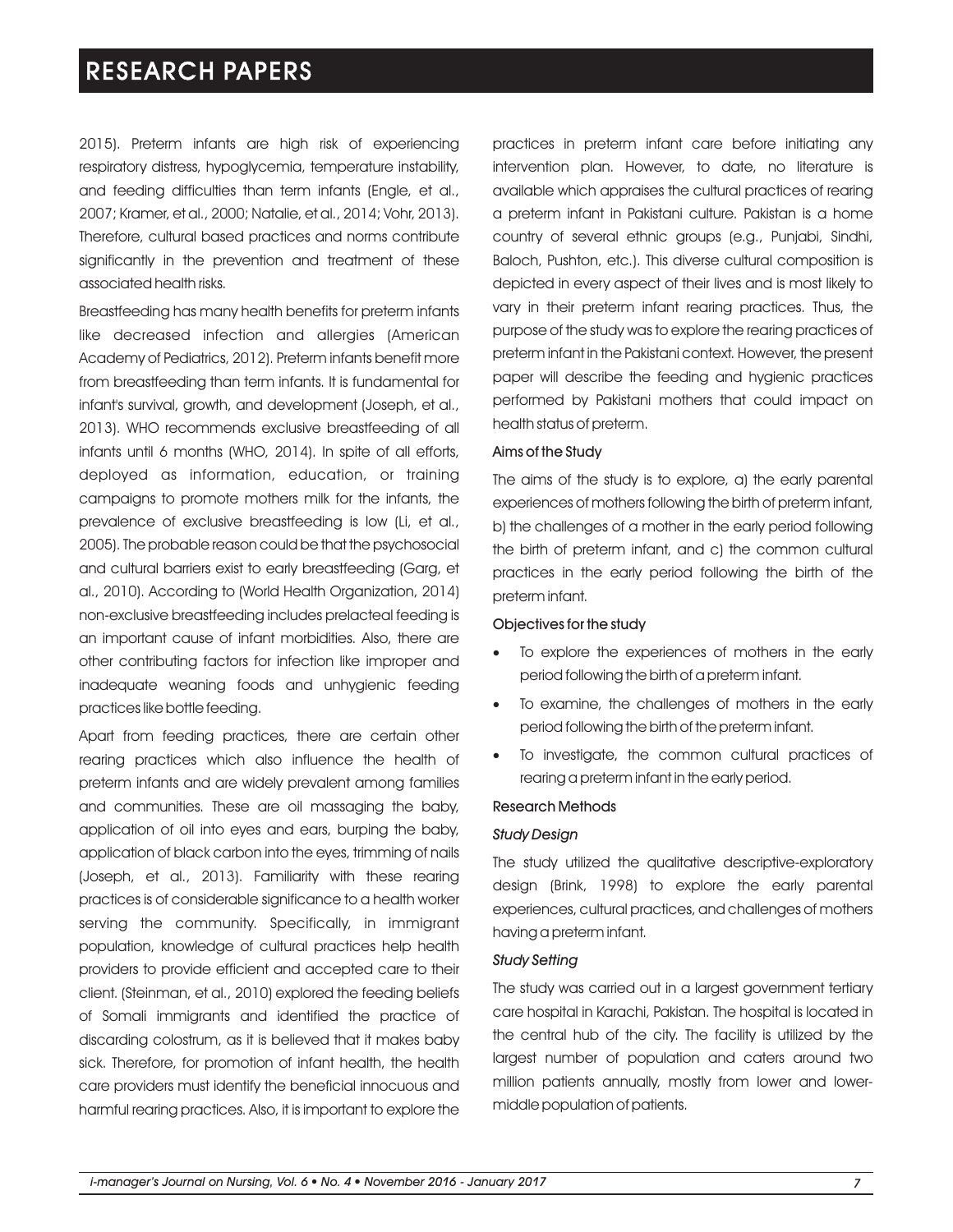### *Study Sampling*

Purposive sampling was utilized in the study to obtain cases deemed information-rich for the purpose of the study (Sandelowski, 2000). To receive meaning input from study participants, purposefully 10-15 mothers who delivered preterm birth at the hospital, and were attending the pediatric outpatient clinic for follow up with a baby between two to three months was included (Polit, et al., 2001). Mothers who were able to speak and understand Urdu (national language) and/or Sindhi (provincial language) were recruited. However, the data was collected from 17 mothers who were meeting the above mentioned inclusion criteria until data saturation was reached.

### *Ethical Consideration*

The study was approved by the Aga Khan University Hospital's Ethics Research Committee (ERC). Permission was taken from the Medical Superintendent (MS) of the data collection site. The mothers fulfilling the eligibility criteria were recruited. Participant's confidentiality and anonymity were maintained throughout the study. Anonymity was ensured by coding participants' identity while handling the data (Polit and Beck, 2010). All manual data and tapes were kept in lock and key in a secure place with research team. Electronic voice recorded interviews and data in soft copy were password protected and accessible only by the researchers.

### *Data Collection*

Informed consent in Urdu/Sindhi was obtained from the mothers. Prior to the interview, a demographic data form was filled by the researchers to have baseline information of the participants. Interviews were conducted with the help of a structured interview guide (Polit and Beck, 2010). The interview guide was piloted on two mothers to ensure validity and reliability of the tool. The interview guide was modified based on the feedback received on pilot testing. Each interview lasted for approximately 45-60 minutes.

### *Data Analysis*

(Morse, 1994), qualitative data analysis processes were applied within the descriptive-exploratory design. The interview guide consist of three major focus areas consisting,

- Experiences of mothers.
- Challenges.
- ·· Common cultural practices in the early period following the birth of preterm infant.

The data analysis was proceeded by,

- ·T ranscribed interview of the participants coded for analyzing data.
- Identified emerging themes in the data.
- Id<br>• La<br>• Ca Labeled the themes with significant code words.
- Codes were clustered and labeled using broader themes and sub themes throughout analytic process.
- · The thematic strands were weaved together into an integrated picture of phenomena under investigation. The qualitative content analysis was used as analytic method.

### *Rigor and Trustworthiness*

(Lincoln and Guba, 1985) suggested four criteria for ensuring the trustworthiness of a qualitative research.

- Credibility or internal validity.
- Credibility or internal validity.<br>• Dependability, reliability, or stability.
- Confirmability or objectivity.
- ·· Transferability, external validity, or generalizability.

In this study, credibility was also ensured by covering the data through categories (Graneheim & Lundman, 2004). Member check was done following the interviews, to correct the errors of interpretation. Dependability can be met through the obtaining credibility of the findings. Conformability was ensured by confirming an audit trail. Therefore, the record of raw data (interview transcript) and the data reduction notes (theoretical notes) was kept by the researcher. Transferability was ensured by documenting a thick description of the findings could be transferable or applicable in other settings (Guba & Lincoln, 1989).

### Findings

The study participants encompassed 17 mothers aged between 20-38 years. Nearly 82%  $(n=14)$  of the mothers were housewives and remaining were either self-employed or labors. In terms of educational status, almost  $52\%$  (n=9) of the mothers were illiterates, whereas the rest of the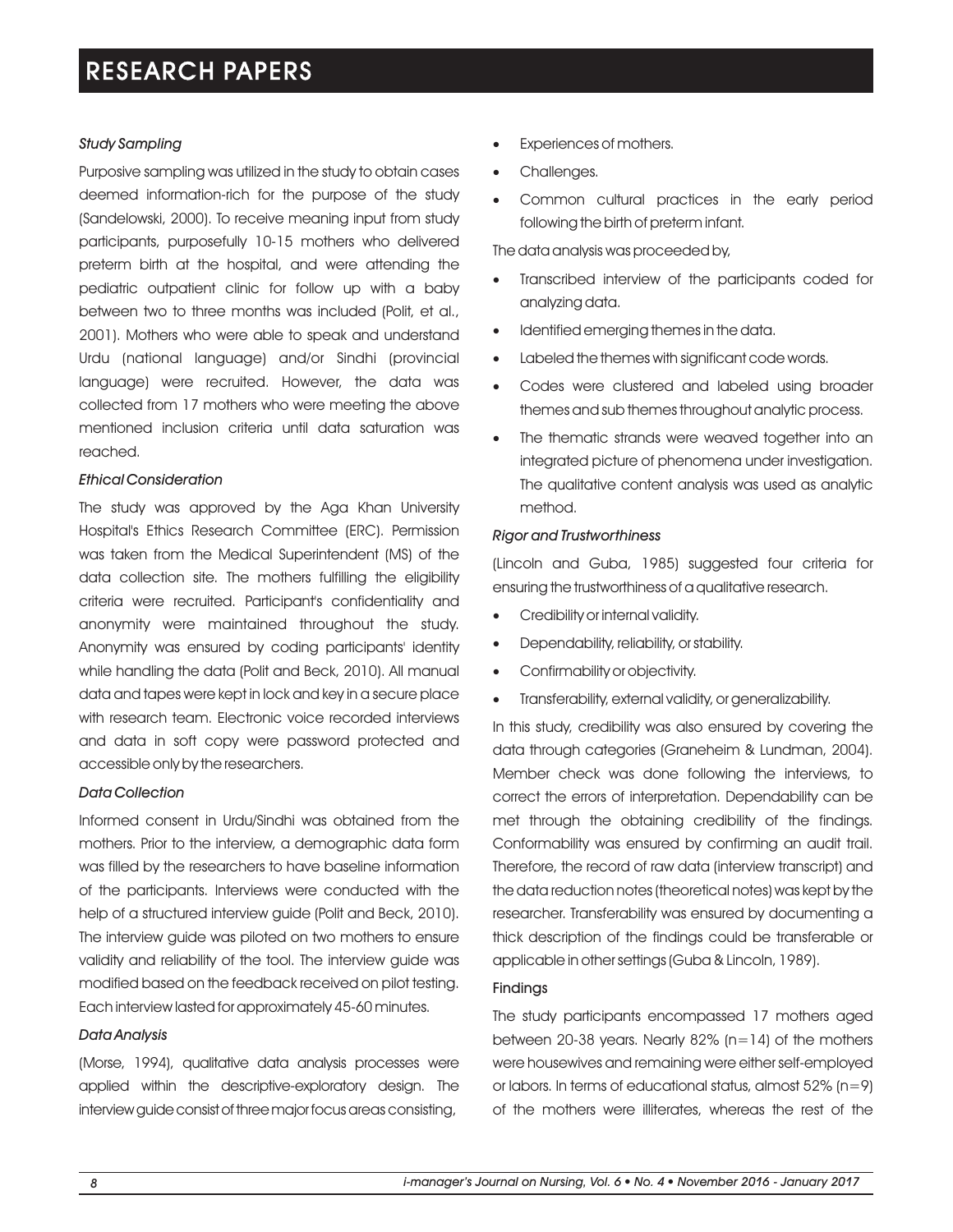mothers (48%) had primary ( $n=3$ ) or secondary ( $n=5$ ) level of education. All the mothers were permanent resident of Pakistan, representing various cultures, including Sindhi, Punjabi, Kaachi, Balochi, Mahajir, Pathan, and Bengali. However, able to understand and speak Urdu and/or Sindhi. The family income of 65%  $(n=11)$  of mothers participated in this study ranged PKR 5000-20000. Whereas, five mothers (45%) were not ready to reveal their family monthly income. Unexpectedly, one of the participants informed family income less than PKR 5000.

The study unveiled various cultural, feeding, and hygiene practices being performed by mothers to foster health and well-being of their preterm babies. In addition, rich data were obtained regarding fears and stresses encountered by mothers in rearing their preterm. Also, the role of the family was identified as instrumental by mothers to manage their preterm. As mentioned earlier, the current paper will elaborate the findings of feeding and hygiene practices undertaken by mothers of preterm in Pakistani context.

#### *Feeding Practices*

Findings suggested cultural dimensions of various feeding practices of mothers of preterm babies. Welcoming a newborn with 'honey' is reported as a common practice among mothers in Pakistan. They strongly felt that this is a traditional practice that is necessary to be done. They also affirmed that the baby will shadow the person who gives honey to him/her during their welcome ritual. As one of the participants stated:

*"In our culture we believe that) child will shadow person who will first feed honey to him. We give diluted form of honey with water until the child turns three months"* (p7).

One of the mothers only gave honey water for three months and did not breastfeed her baby. Absence of breastfeeding can lower the immunity and develop illnesses in an infant, She said,

*"I was giving him honey for consecutive 3 days and did not feed him milk and till 3 months I was giving honey and water"* (p9).

However, few of the participating mothers reported opposing the cultural norm of feeding honey as to them it may have a negative impact on baby as being preterm. As a mother stated:

*"I don't want him to become ill (as he is already weak)…so I didn't give him honey or anything else besides breastfeed"* (p16).

In the same line, few of the participants shared feeding with herbal tea and water is also practiced, instead of honey, to babies at the time of birth. Some of the mothers still practice feeding these herbal remedies frequently to maintain babies' digestion. These herbs have been usually homemade like 'wavrine', 'wakomba', and 'ghutki' (locally available herbs). Whereas, some of the mothers were using the available form of prepared herbs like 'naunehal' (an herbal water prepared by a pharmaceutical company).

*"She had constipation. So I gave her 'Jiwanghutki' (herbal remedy) daily till she is 2 months old. I still give it to her when needed to ensure her digestion and prevent from colic"*  (p14).

Almost 90% of the mothers ( $n=15$ ) were breastfeeding their babies along with top feed, cow's milk and weaning diet. Mothers reported their struggle in feeding preterm babies as to them, they were weak, as a mother shared:

*"Every time when I gave her milk, her breathing gets blocked. Then I put her on my shoulder and give a small portion of milk slowly. I continuously rub her back so that the milk moves down in her stomach and she does not vomit it out"* (p1).

The practices of weaning were reported as early as at the age of one month. However, some of the mothers were strictly following the doctor's advice on the cost of their cultural practices. The common weaning diet included flour, dalya (grinded wheat), semolina (sooji), sajo (sabudana), prepared powdered cereal (wheat based cerelac), and biscuits. While explaining the method of preparing diet, a mother stated:

"*First we make flour red and then add water, milk and sugar in it. We cook for a little while and then feed to a child once cold*" (p9).

Interestingly, one of the mothers reported that she administered juice to baby to treat diarrhea, as she reported: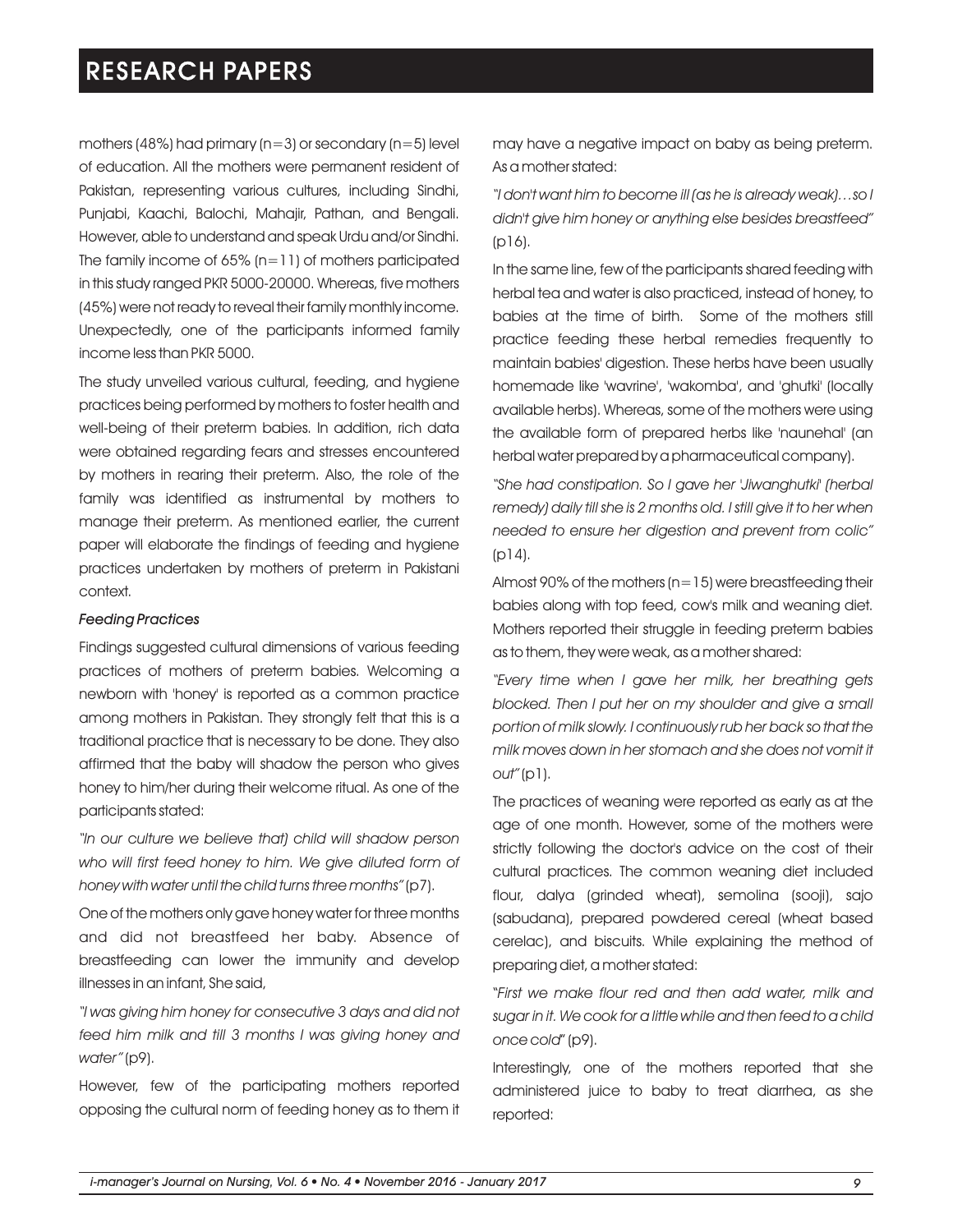"*He had diarrhea since 10-15 days, so I gave him orange juice. Now whenever he gets diarrhea, I feed him with tetra pack juice*" (p3).

### *Hygiene Practices*

The majority of the mothers reported that they haven't given bath to the newborn after birth. The first bathing time varies from 3 days to 1 month and mothers were able to rationalize it with the fragility of the newborn. Therefore, they commonly clean the newborn with cloth soaked in water and lotion, till they gave first bath. Bathing babies with delicacy is reported by mother as one of the mothers narrated her experience as:

"*First I warm the water. Then hold the baby in my hand and apply soap slowly. After that, I pour little bit amount of water and prevent his nose and ear from water. Then I turned him back and give a bath*" (p2).

The variation in practices of using soap was also noted. As many of the mothers were using locally available antiseptic soaps 'Dettol' and 'Safeguard' to bath their newborns. As one of the mothers stated:

"*On second day of his birth, I gave him bath with Dettol soap so he is clean and free from all infections*" (p6).

Interestingly, most of the mothers reported bathing newborn on their legs as they feel it will prevent them from falling. As one of the mothers narrated:

"*I put the baby on my legs and then give bath. In this way my baby will feel secure and will not cry because she can see me. I don't pour water on her face; I just put on her head….*" (p11).

As part of bathing ritual, mothers usually massage babies' body with lotion and various oils, including mustard, rose, fish, and coconut oil before bath. The prime purpose of massaging infant with oil is to give muscle strength. As a mother narrated:

"*I use mustard oil and rose oil to massage my baby. I also use fish oil so that baby can get strength and can easily hold his neck and stand on his foot soon*" (p10).

Less than one third of the mothers reported rare practice of cleaning newborn's umbilical cord with coconut oil and consider that it fosters healing.

"*I applied coconut oil on his cord and cleaned with cotton.* 

*I do it daily so that his cord stays clean and prevent from infection*" (p17).

Following the bath, a common practice of grooming newborn was reported by application of black carbon (kajal) in their eyes. The purpose of the application of kohl was to improve their eyesight, prevent from bad evil, and beautification of the newborn.

"*I groom my child by applying kajal after bath. I gave him first bath on fifth day after his birth and applied kajal too. My mother in law always says that it will prevent child from evil eye and child will never get sick*" (p1).

Mothers often prepare khol at home, as one of the mothers shared the steps of preparing khol as:

"*We first put coconut oil in a spoon, then wrap a piece of cloth and put sesames oil in it. Than prepare khol (kajal) from it which is chemical free and safe for baby. Then we apply it to baby daily*" (p1).

### Discussion

Rearing preterm infants form an important aspect of community practices. Cultural health beliefs and practices are still strongly practice, especially among developing countries. Health care workers need to be sensitive with cultural practices among the population they served. Some may be harmful and some may be beneficial for preterm infants. Different cultural practices related to feeding and hygiene were highlighted in this study. Study findings suggest that majority mothers were breastfeeding infants which is consistent with others studies (Steinman, et al., 2010; Mohammed, 2014). Also, the study highlights that infants were provided with top feed which include cow milk, weaning, guthi, etc. The findings are consistent with the literature that has found that infants were breastfeed (Joseph, et al., 2013; Memon, et al., 2006) along with a combination of animal milk, formula milk, semi-solids , solid diet (Joseph, et al., 2013), butter, ghutti, tea (Memon, et al., 2006), glucose water (Sreedevi & Rao, 2015). Findings indicate usage of prelacteal food with its belief rooted in the culture. For example, usage of honey in infancy have been seen in the study. Similar findings have been reported in a study that has found practice of pre-lacteal feeding of honey, water, butter, ghutti, and tea, due to various reasons such as maternal illness, pain at operative sites,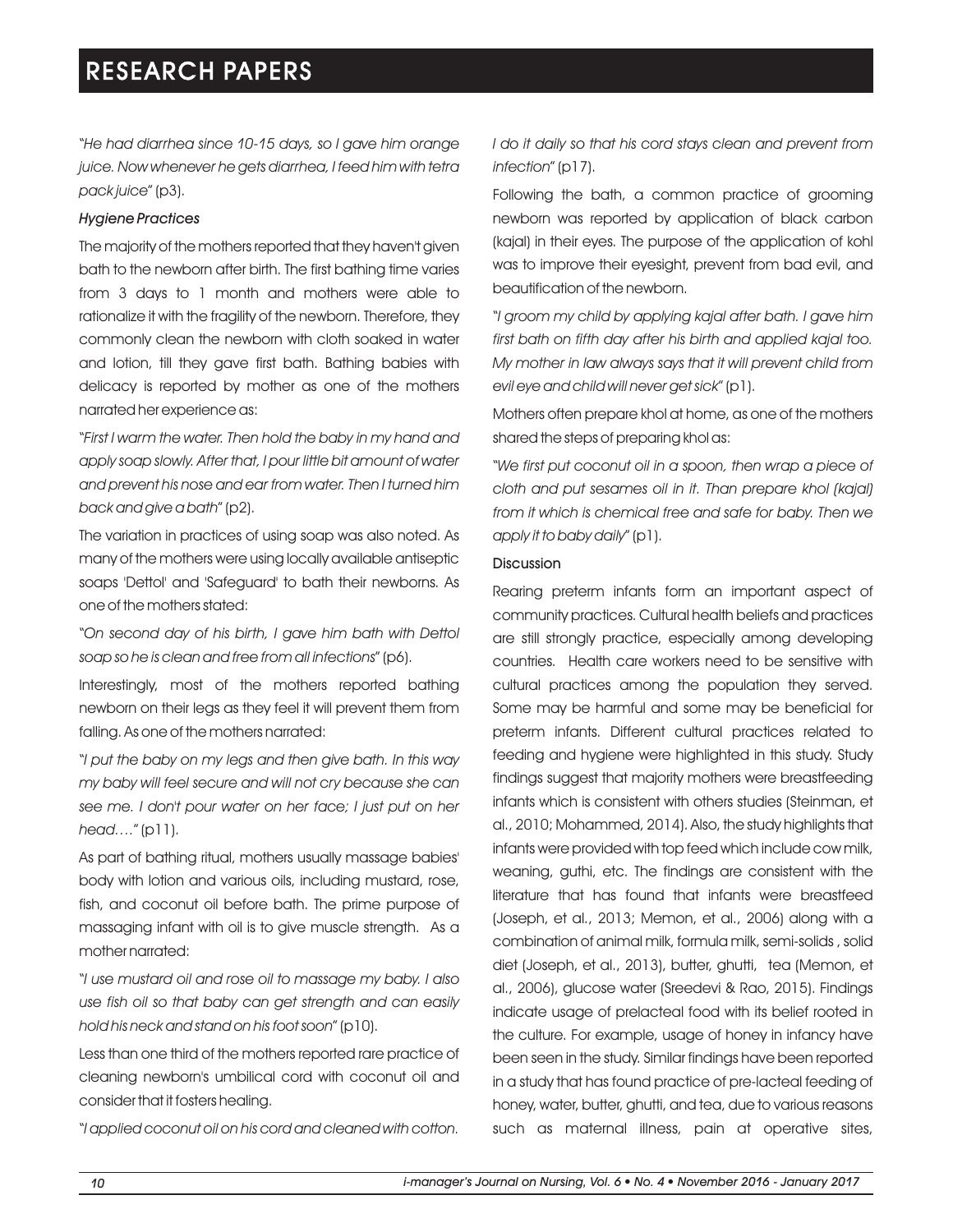generalized weakness, and perception that milk will come in 2-3 days, were the major reasons for delay in breastfeeding for 2 to 3 days as well, whereas honey was preferred to be given as it is considered hot (Memon, et al., 2006); while the purpose of these food supplements in the present study was different. Honey was used as it is believed that the person introducing honey in the baby's mouth is transferring his/her qualities to the baby. Herbal tea and juice was used to improve digestion and treat diarrhea, respectively. Present study reported that weaning was started at one month of age, which is consistent with the findings which also reported that supplementary milk was started at 2-4 weeks or earlier than 6 months of the infant's age (Memom, et al., 2006; Mohammed, 2014).

Hygiene practices were another important area where mothers found to face many variations in practices and were challenging. The study findings, highlight differences in the time period of baby bath given to the preterm ranging from 3 days to 1 month. The findings are consistent with the study, which also reported delays initiation of bath after 1 week (Joseph, et al., 2013). Whereas, bathing occurred soon after delivery in Nigerian, but was delayed forseveral hours or until the next day for most Tanzanian and Ethiopian narrative mothers (Adejuyigbe, et al., 2015). Present study also showed the ritual of massage which is consistent with finding of the study which also emphasized the practice of oil massage before bath by mothers (Joseph, et al., 2013). It also suggested application of carbon (kajal) in preterm eye where the literature highlights the practice of oil application to the eyes or ears of infants (Joseph, et al., 2013). Interestingly, the finding indicates application of coconut oil at umbilical for cleaning, in contrast, whereas, Sutan and Berkat (2014) reported that the majority of the participants didn't apply traditional ingredient or alcohol for umbilical cord care.

#### Limitations

This study provides useful insights into several practices of cultures which serve as the determinants of newborn nutrition and health status, therefore understanding these rituals are important especially when they are preterm. However, there were some limitations of the study. The study was conducted in a government hospital where people from various places visited the facility and mothers were speaking many different languages, however, mothers who spoken Urdu and Sindhi were recruited due to language barrier.

#### Recommendations

This paper examines the feeding and hygiene practices of preterm infants, further exploration of other cultural practices is needed. Also, the data were primarily collected in the hospital setting, further investigation is therefore needed in exploring the rearing practices of preterm infants in a community setting. Due to the limited research on preterm infants, a qualitative study that investigates the effects of cultural practices on preterm infants seem quite logical. A final recommendation includes a comparison study between the cultural practices of term and preterm infants to identify the differences in the rearing practices.

#### Conclusion

Rearing practices of preterm infants described many cultural rituals which focus on feeding and hygiene practices of infants. These customs have its own meaning in the prescribed culture that provides an insight for the health care professionals; therefore, an exploration of cultural practices is important before the initiation of any intervention.

#### Conflict of Interest

The authors declare that that there is no conflict of interest in regards to the research, authorship, and publication of this paper.

#### References

[1]. Adejuyigbe EA, Bee MH, Amare Y, Omotara BA, Iganus RB, Manzi F et al. (2015). "Why not bathe the baby today? A qualitative study of thermal care beliefs and practices in four African sites". *BMC Pediatrics*, Vol.15, pp.156-162.

[2]. Ali A and Howden-Chapman P, (2007). "Maternity Services and the Role of the Traditional Birth Attendant, Bidan Kampong, in Rural Malaysia". *Journal of Public Health Management Practice*, Vol.13, No.3, pp.278-286.

[3]. American Academy of Pediatrics, (2012). "Policy statement breastfeeding and the use of human milk". *Pediatrics*, Vol.129, No.3, pp.e827-e844.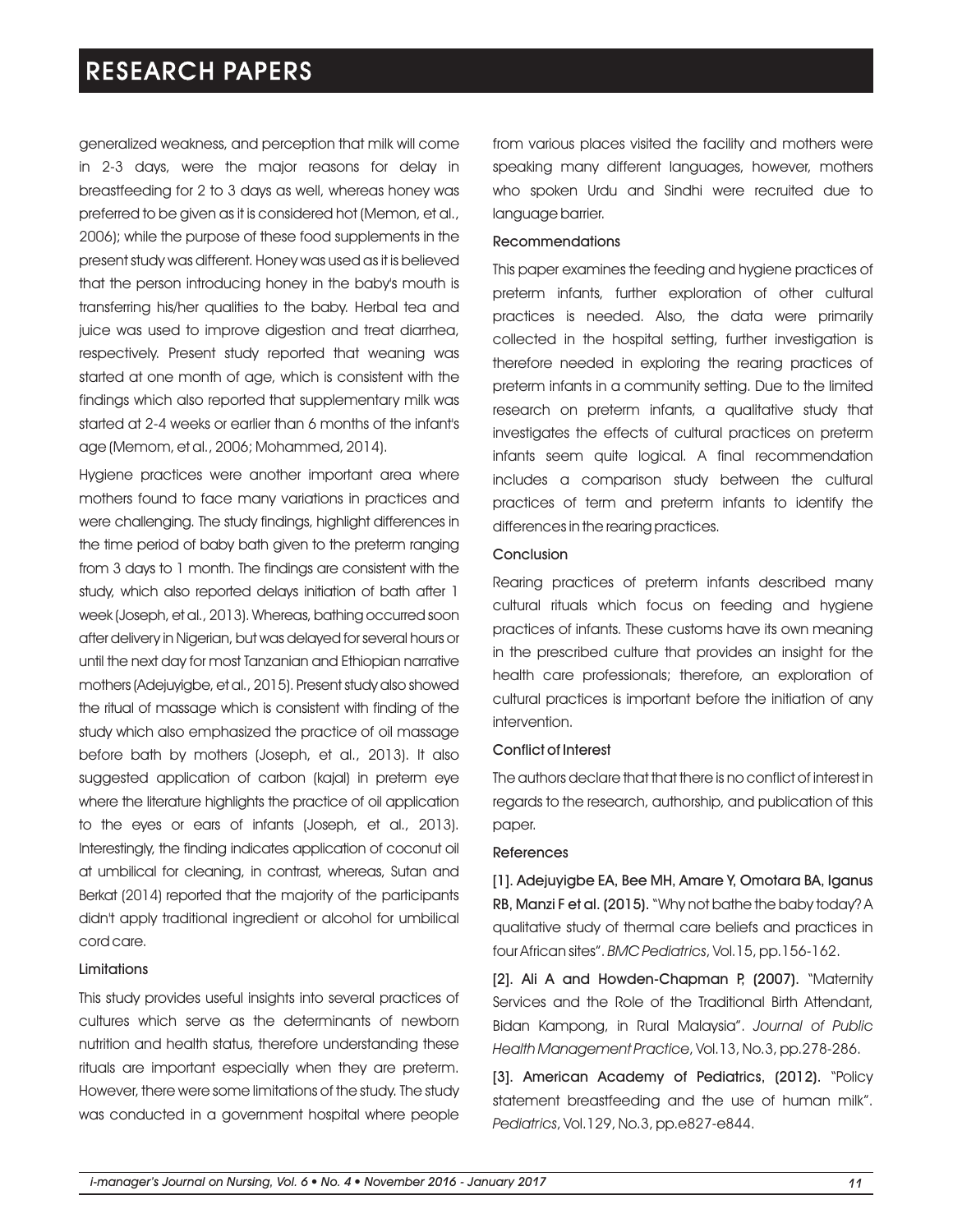[4]. Beck S, Wojyla D, Say L, Betran AP, Merialdi M, Requejo JH, et al., (2009). "The worldwide incidence of preterm birth: A WHO systemic review of maternal mortality and morbidity". *The Bulletin of World Health Organization, Vol.88,* pp.31-38.

[5]. Blencowe H, Cousens S, Oestergaard M, Chou D, Moller AB, et al., (2012). "National, Regional and Worldwide Estimates of Preterm Birth". *The Lancet*, Vol.379, No.9832, pp.2162-72.

[6]. Brink PM, (1998). "Exploratory Designs". In: Brink PJ and Wood MJ (Eds.), *Advanced Design in Nursing Research*. Thousand Oaks: Sage, pp.308-333.

[7]. Engle WA, Tomashek KM, and Wallman C, (2007). "Late Preterm Infants: A Population at Risk". *Pediatrics*, Vol.120, pp.1390-1401.

[8]. Garg R, Deepti S, Padda A, and Singh T, (2010). "Breastfeeding knowledge and Practices among Rural Women of Punjab, India: A Community-Based Study". *Breastfeed Medicine*, Vol.5, No.6, pp.303-307.

[9]. Goldenberg RL, Culhane JF, Iams JD, and Romero R, (2008). "Epidemiology and causes of preterm birth". *The Lancet*, Vol.37, No.9606, pp.75-84.

[10]. Graneheim, U. H., & Lundman, B. (2004). "Qualitative content analysis in nursing research: Concepts, procedures, and measures to achieve trustworthiness". *Nurse Education Today*, Vol.24, pp.105-112.

[11]. Guba, E. G., & Lincoln, Y. S. (1989). *Fourth Generation Evaluation*. Newbury Park, CA: Sage.

[12]. Joseph N, Unnikrishnan B, Naik VA, Mahantshetti NS, Mallapur MD, Kotian SM, and Nelliyanil M, (2013). "Infant Rearing Practices in South India: A Longitudinal Study". *Journal of Family Medicine of Primary Care*, Vol.2, No.1, pp.37-43.

[13]. Kair LR, Flaherman VJ, Newby KA, and Colaizy TT, (2015). "The experience of breastfeeding the late preterm infant: Qualitative study". *Breastfeeding Medicine*, Vol.10, No.2, pp.102-106.

[14]. Kramer MS, Nemissie K, Yang H, et al., (2000). "The Contribution of Mild and Moderate Preterm Birth to Infant Mortality. Fetal and infant health study group of the Canadian perinatal surveillance system". *JAMA*, Vol.284,

### No.7, pp.843-849.

[15]. Lawn JE, Gravett MG, Nunes TN, Rubens C, and Stanton C, (2010). "Global report on preterm birth and still birth (1 of 7): Definitions, description of the burden, and opportunities to improve data". *BioMed Central Pregnancy and Childbirth*, pp.1471-2393.

[16]. Lee SC, Long A, and Boore J, (2009). "Taiwanese women's experiences of becoming a mother to a very low birth weight preterm: A grounded theory study". *International Journal of Nursing Studies*, Vol.46, pp.326- 336.

[17]. Li R, Darling N, Maurice E, Barker L, and Grummer-Strawn LM. (2005). "Breastfeeding Rates in the United States by Characteristics of the Child, Mother, or Family: The 2002 National Immunization Survey". *Pediatrics*, Vol.115, No.1, pp.31-37.

[18]. Lincoln,Y. S., & Guba, E. G. (1985). *Naturalistic Inquiry*. Newbury Park, CA: Sage.

[19]. Memon Y, Sheikh S, Memon A, and Memon N, (2006). "Feeding beliefs and practices of mothers/ caregivers for their infants". *Journal of Liaquat University of Medical Health Sciences*, Vol.1, pp.8-13.

[20]. Mohammed SJS, (2014). "Infants feeding and weaning practices among mothers in Northern Kordofan state, Sudan". *European Scientific Journal*, Vol.10, No.24, pp.165-181.

[21]. Morse JM, (1994). "Emerging from the data: The cognitive processes of analysis in qualitative inquiry". In: Morse JM (Ed.), *Critical issues in Qualitative Research Methods*. Canada: Sage. pp.22-43.

[22]. Natalie M, Ventura M, Colombo M, et al., (2014). "Short-term respiratory outcomes in late preterm infants". *Italian Journal of Pediatric*, Vol.40, No.1, pp.52-62.

[23]. Neu M and Robinson J, (2008). "Early Weeks after Premature Birth as Experienced by Latina Adolescent Mother". *Mother and Child Nursing*, Vol.33, No.3, pp.32-38.

[24]. Owoo N and Lambon-Quayefio MP, (2013). "National health insurance, and social influence and antenatal care use in Ghana". *Health Economics Review*, Vol.3, No.19, pp.1-12.

[25]. Polit DF, Beck CT, and Hungler BP, (2001). *Essential of*